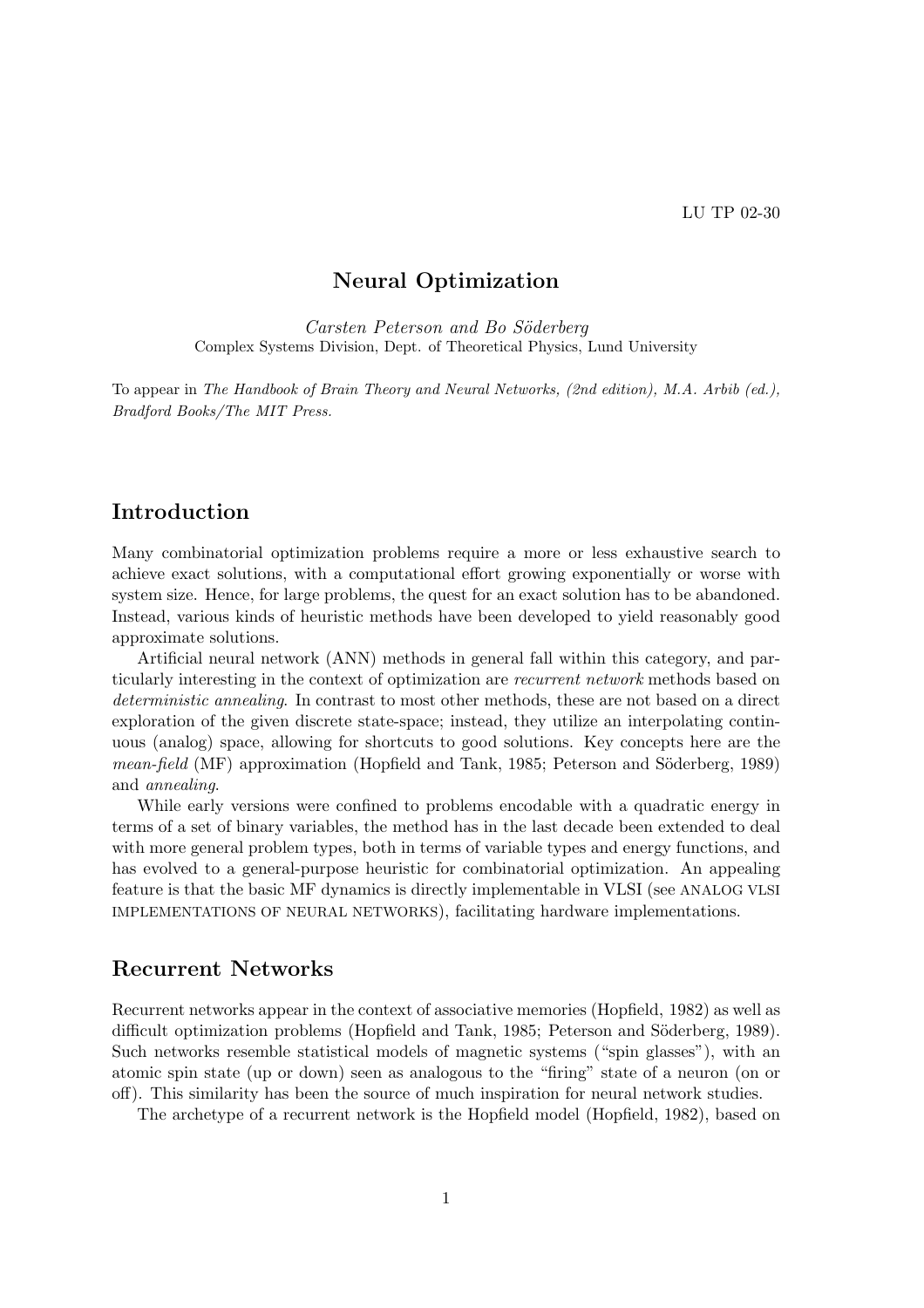an energy function of the form

$$
E(s) = -\frac{1}{2} \sum_{ij} w_{ij} s_i s_j \tag{1}
$$

in terms of binary variables (or *Ising* spins, as used in magnetic models),  $s_i=\pm 1$  (in some contexts, equivalent 0, 1-spins are preferred), with symmetric weights  $w_{ij}$ . Due to the identity  $s_i^2 = 1$ , diagonal components  $w_{ii}$  are redundant and can be assumed to vanish.

With an appropriate choice of weights determined by a set of stored patterns, the latter appear as local minima, satisfying

$$
s_i = \text{sgn}\left(\sum_j w_{ij} s_j\right). \tag{2}
$$

With a simple *asynchronous* dynamics based on iterating Equation 2, this system turns into a recurrent ANN, having the local minima as stationary points; in effect this model serves as an associative memory (see COMPUTING WITH ATTRACTORS).

### Update Modes

Note the importance of asynchronous update (in random order or sequentially), in which case  $E(s)$  is a Lyapunov function, and cannot increase – this guarantees the convergence towards a fixed point defining a local energy minimum.

Attempting to iterate Equation 2 in synchrony would not necessarily yield convergence to a local minimum – the system may wind up in a *two-cycle* instead, with a subset of the spins flipping signs in every update.

This behavior can be understood by viewing two consecutive synchronous updates of the N spins as a single sequential update of a system of 2N spins,  $\{x_i, y_i\}$ , where first the the *i* spins as a single sequencial update or a system of 2*x* spins,  $\{x_i, y_i\}$ , where first the <br>*x* are updated based on *y* (as  $x_i = \text{sgn} \sum_j w_{ij} y_j$ ), and then the *y* based on the new *x*. The corresponding energy  $\hat{E}(x,y) = -\sum_{ij} x_i w_{ij} y_j$  is a Lyapunov function, and the extended system must converge to a fixed point  $(x^*, y^*)$ . If  $x^*$  and  $y^*$  are equal, they define a fixed point  $s^*$  (a local energy minimum) of the original system; otherwise a two-cycle results with s alternating between  $x^*$  and  $y^*$ . If  $x^*$  and  $y^*$  are maximally different  $(x^* = -y^*)$ , they define two equivalent local maxima of E. Other, mixed cases can be seen as saddle points.

Consider also the related problem of minimizing  $-E$  (i.e. maximizing E), obtained by flipping all signs in  $w$ . In terms of  $x, y$ , the corresponding update equations differ from the original only by replacing, say, y by  $-y$ . Thus, there is a one-to-one correspondence between sequences of states for s obtained for  $-E$  and for E: One is obtained from the other by flipping the signs of every second state. This shows that with synchronous update, the system cannot really tell the difference between minimizing and maximizing E.

The undesirable behaviour of synchronous update can be avoided by introducing stabilizing self-couplings in the form of positive diagonal elements large enough to make w a positive-definite matrix (and  $E(s)$  a concave function); this, however, has the negative side-effect of adding a multitude of stationary states that are not local minima.

Below, sequential update mode without self-couplings will be assumed where not otherwise stated.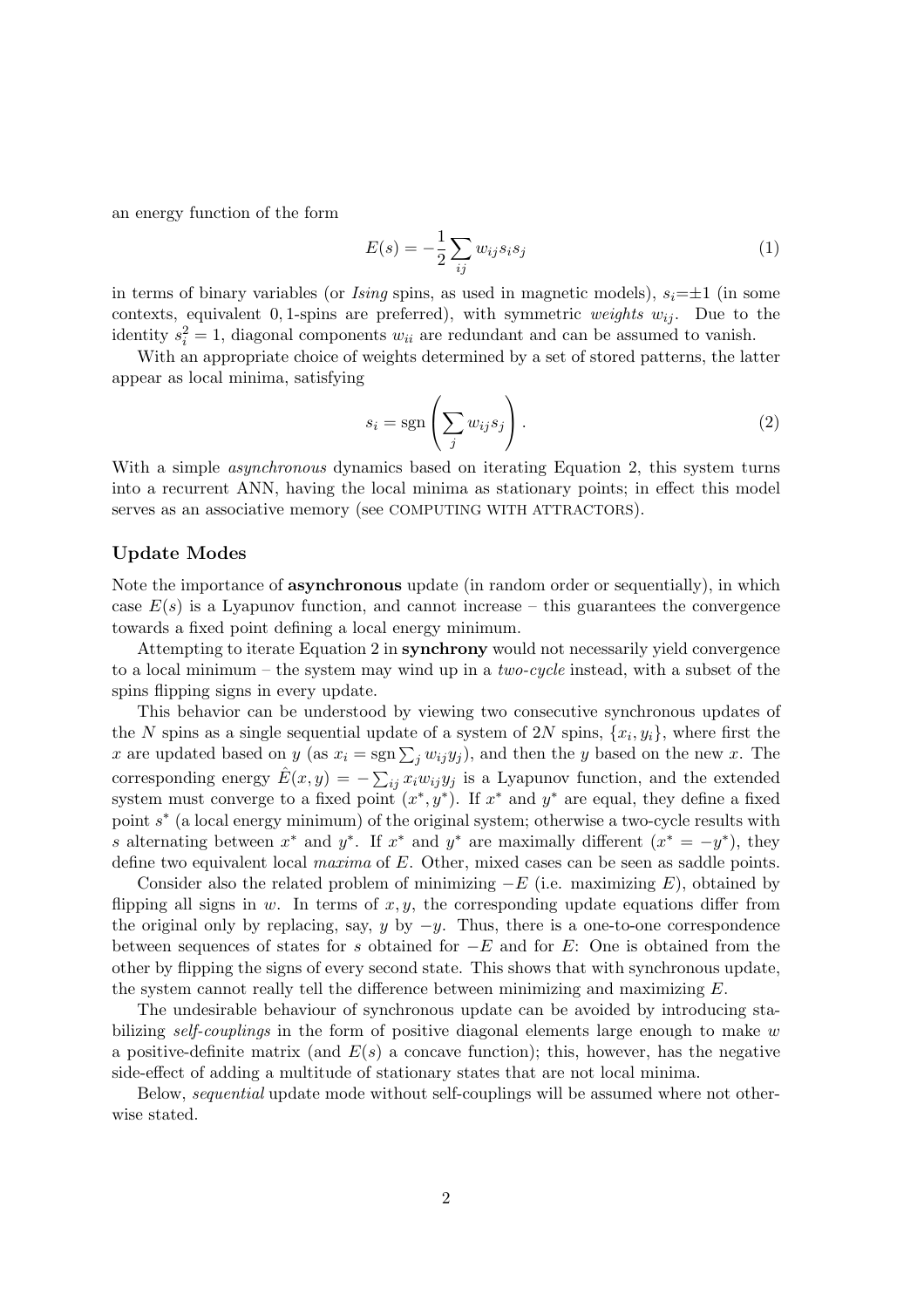## Optimization with Recurrent Networks

Many types of optimization problems can be encoded in terms of a Hopfield model, with the energy function adapted to a specific problem by a dedicated choice of weights, such that global minima of  $E(s)$  correspond to solutions. For simple problems, the recurrent network dynamics of iterating Equation 2 can be used to find a solution. For more difficult problems, however, the system will most likely get trapped in a non-optimal local minimum close to the starting point, which is not desired. A more refined approach is needed to reach the global minimum or at least a low-lying local minimum.

### Stochastic Methods

A possible strategy is to employ a stochastic algorithm that allows for uphill moves, such as Simulated Annealing (SA) (see SIMULATED ANNEALING AND BOLTZMANN MACHINES). There, a stochastic neighborhood search method is used in an attempt to generate a sequence of configurations distributed according to a Boltzmann distribution,  $P(s) \propto$  $e^{-E(s)/T}$ , where T is an artificial temperature representing the noise level of the system, which is slowly decreased (annealing). With a *very* slow annealing rate, the system can avoid getting stuck in a local minimum, and produce a global minimum as  $T \to 0$ . Such a procedure can be very CPU consuming, however.

### The Mean-Field Equations

An alternative is given by MF annealing, where the stochastic SA method is approximated by a deterministic dynamics based on the MF approximation, defined as follows for a system of Ising spins.

The true Boltzmann distribution  $P(s)$  is approximated by the direct product of singlespin distributions,  $\prod_i p_i(s_i)$ . Such a factorized distribution is characterized by the absence of correlations between the spins, and is completely determined by the single-spin averages  $v_i \equiv \langle s_i \rangle = p_i(1) - p_i(-1) \in [-1, 1]$ . The parameters  $v_i$  are variationally determined so as to minimize the free energy,

$$
F(v) = E(v) - TS(v),\tag{3}
$$

where  $E(v) \equiv \langle E(s) \rangle \equiv -\frac{1}{2}$  $\sum_{i \neq j} \omega_{ij} v_i v_j$  is the average energy, while  $S(v) \equiv -\frac{1}{2}$  $\overline{ }$  $_{i}[(1 +$  $v_i)$  log(1 +  $v_i$ ) + (1 -  $v_i$ ) log(1 -  $v_i$ )] is the entropy associated with the approximating distribution. Minimization of  $F$  with respect to  $v_i$  directly yields the MF equations,

$$
v_i = \tanh(u_i/T), \text{ with} \tag{4}
$$

$$
u_i \equiv -\frac{\partial E(v)}{\partial v_i} \equiv \sum_j w_{ij} v_j \tag{5}
$$

The analog MF variables  $v_i$  take values in the interval  $[-1, 1]$ , interpolating between the discrete spin states  $\pm 1$  – which is natural since they approximate the thermal spin averages  $\langle s_i \rangle_T$ .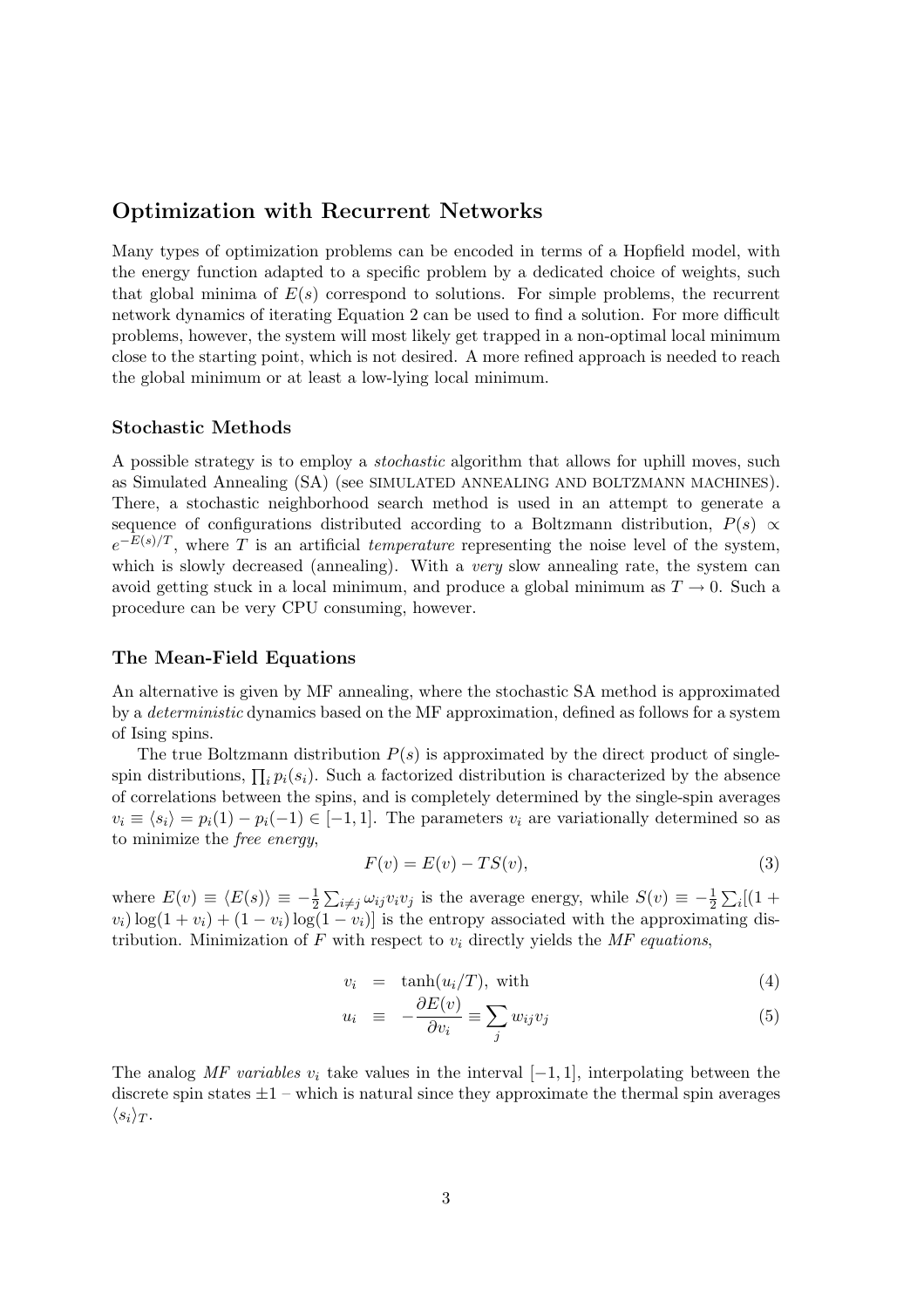### Analog Network

The MF equations (4) can be solved by asynchronous iteration, in analogy with the discrete Equation 2, the only difference being the replacement of the sharp step function  $sgn(u_i)$ by a smooth sigmoid tanh $(u_i/T)$ , with an adjustable parameter  $1/T$  controlling the gain: High  $T$  corresponds to very smooth sigmoids, while in the low- $T$  limit the stepfunction of Equation 2 is recovered.

Most of the discussion on update modes in the context of Equation 2 applies also to the MF dynamics; thus, with *asynchronous* updating, the free energy  $F(v)$  of Equation 3 defines a Lyapunov function guaranteeing the convergence to a fixed point defined by a local minimum of F.

#### Mean-Field Annealing

In MF (or deterministic) annealing, the fixed-T MF dynamics is slowly modified by lowering an initially high T, using e.g. a geometric annealing schedule.

For the quadratic Hopfield energy, the dynamics then will exhibit a behavior with two phases: At large temperatures, the system relaxes to a trivial fixed point  $v^o$ , with  $v_i^o = 0$ . As the temperature sinks below a critical value  $T_c$ ,  $v^o$  becomes unstable and non-trivial fixed points emerge; as  $T \to 0$  these are pushed towards discrete ( $\pm 1$ ) values, representing a specific decision made as to the solution of the problem in question.

The position of the bifurcation point  $T_c$  can be determined by linearizing Equation 4 around  $v^o$ , i.e. replacing the sigmoid function (tanh) by its argument. With sequential updating without self-couplings, this yields a smooth tangent bifurcation at a temperature given by the largest positive eigenvalue of  $w$  (Peterson and Söderberg, 1989) (see also DYNAMICS AND BIFURCATIONS IN NEURAL NETS).

For an energy without the exact symmetry under  $v \to -v$ , as results e.g. by adding a linear energy term, a distinct bifurcation might be absent; then the high-T fixed point is only approximately zero, with the MF variables evolving continuously from smaller to larger values over a finite  $T$  interval. This is no problem: A suitable initial  $T$  can still be estimated. Alternatively, an auxiliary spin variable can be introduced and multiplied to the linear term to restore symmetry.

Deterministic annealing yields a more efficient method for finding low-lying energy minima than setting  $T = 0$  from the start (i.e. iterating Equation 2). Tracking a local minimum as  $T$  is lowered can guide the system to better low- $T$  minima (see STATISTICAL MECHANICS OF NEURAL NETWORKS).

#### The Graph Bisection Problem

As an example application illustrating the above abstract discussions we will use Graph Bisection  $(GB)$ : A graph with an even number N of nodes is to be divided into two halves of  $N/2$  nodes each, such that the cut-size (the number of connections between the halves) is minimal (Figure 1 A). The encoding is particularly transparent here because of the binary nature of the problem: With each node  $i$  a binary spin  $s_i$  is associated, to be assigned a value  $\pm 1$  representing whether the node will wind up in the left or right partition of Figure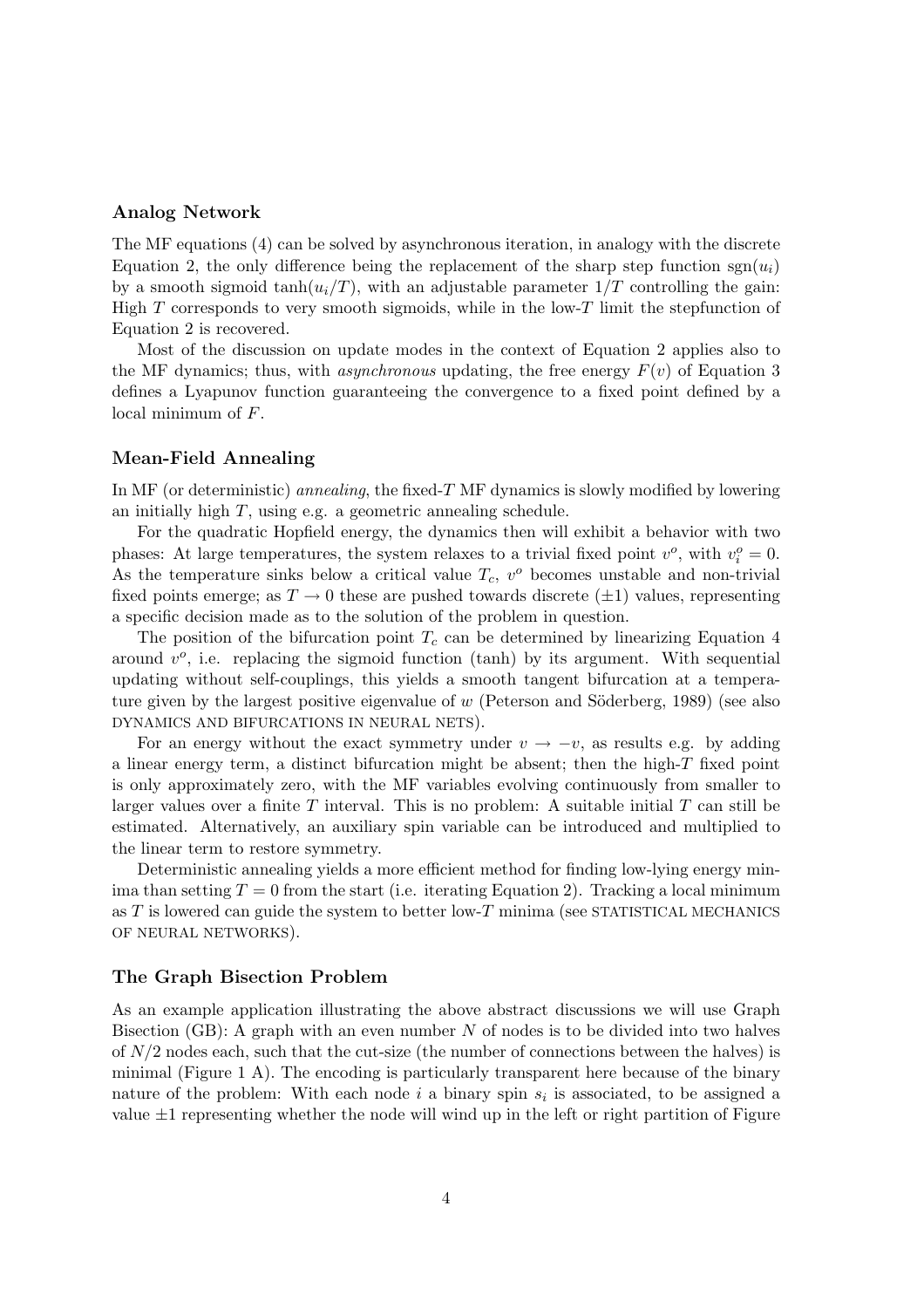

Figure 1: **A**, a graph bisection problem; **B**, a  $K = 4$  graph partition problem.

1A. The graph is given in terms of a symmetric connection matrix  $J$ , such that an element  $J_{ij}$  equals 1 if vertices i, j are connected, and 0 if not (or if  $i = j$ ). With this notation, the product  $J_{ij}s_is_j$  is nonzero only for a connected pair of nodes i, j, yielding 1 if they are put in the same partition and -1 if not. Thus, the cut-size is proportional to  $-1/2\sum_{ij} J_{ij} s_i s_j$ plus an unimportant constant.

In addition, one needs to take into account the *global constraint* of equal partition of In addition, one needs to take mo account the *grout constraint* of equal partition of the nodes, requiring  $\sum_i s_i = 0$ . This can be done by adding to the energy function a term that penalizes an illegitimate partition. A term proportional to  $(\sum s_i)^2$  will obviously do<br>that penalizes an illegitimate partition. A term proportional to  $(\sum s_i)^2$  will obviously do the trick.

Discarding the constant diagonal part  $\sum_i s_i^2 = N$ , we obtain a Hopfield energy function, Equation 1, with  $w_{ij} = J_{ij} - \alpha (1 - \delta_{ij})$ :

$$
E = -\frac{1}{2} \sum_{ij} J_{ij} s_i s_j + \frac{\alpha}{2} \left( \left( \sum_i s_i \right)^2 - \sum_i s_i^2 \right) \tag{6}
$$

where the *constraint coefficient*  $\alpha$  sets the relative strength of the penalty term.

Equation 6 has a structure common in combinatorial optimization problems:  $E =$  $Cost + Global constraint$ . The origin of the difficulty inherent in this kind of problem is very transparent here: The conflict associated with minimizing the two competing terms makes the system *frustrated*, which often leads to the appearance of many local minima.

For large random GB problems, MF annealing yields a distinctively better performance than simple iteration of Equation 2.

## Recurrent Potts Networks

For GB and many other optimization problems, an encoding in terms of binary elementary variables is natural. However, there are many problems where the natural elementary decisions are of the type one-of-K with  $K > 2$ .

Early attempts to approach such problems with recurrent network methods were based on neuron multiplexing (Hopfield and Tank, 1985), where for each elementary  $K$ -fold decision, a set of K binary  $0/1$ -neurons was used, with a *syntax* constraint requiring that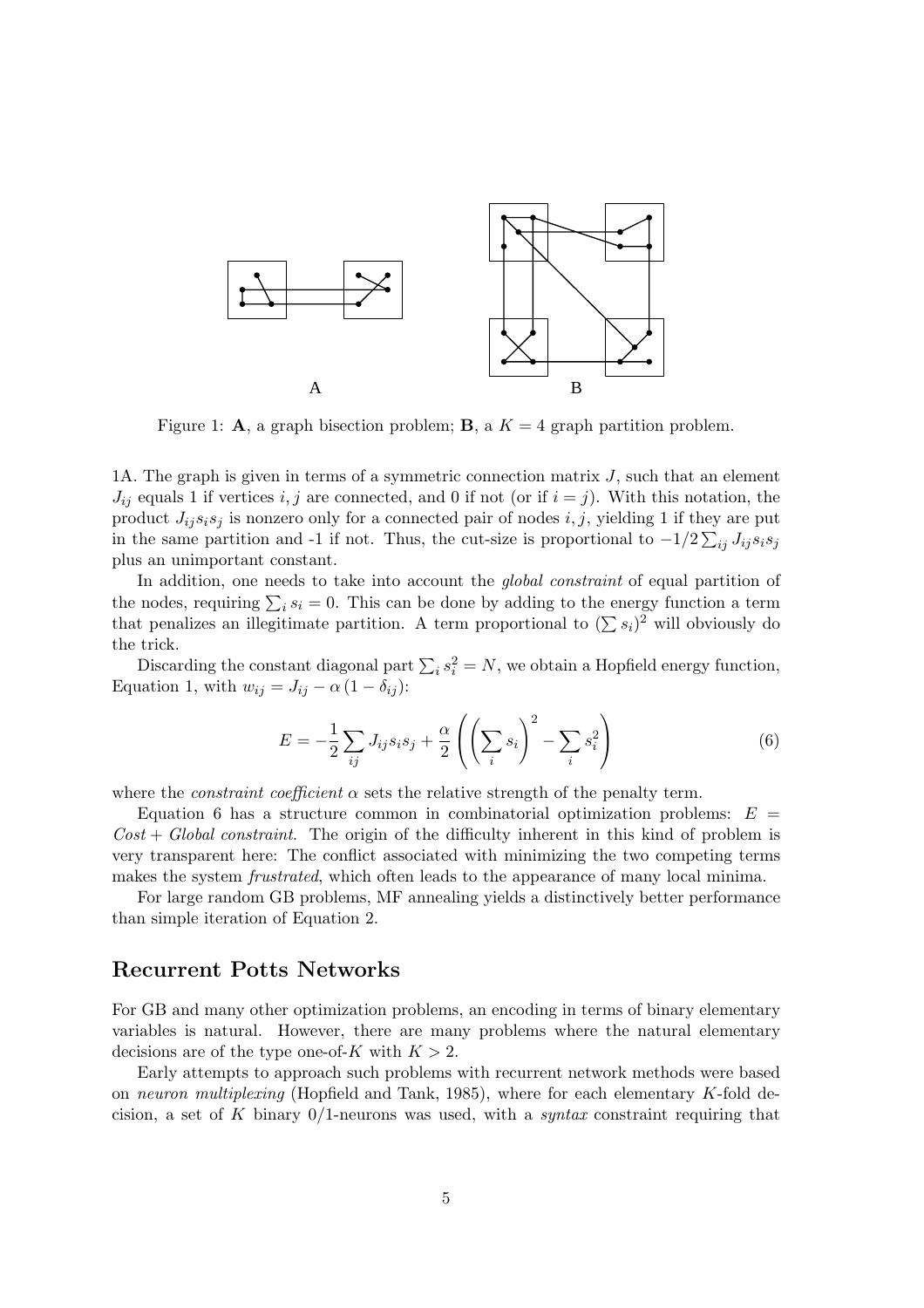precisely one of them be on (i.e.  $= 1$ ) implemented in a soft way with a penalty term. In the original work on the traveling salesman problem, as well as in subsequent investigations on the graph partition problem (Peterson and Söderberg, 1989), this approach did not yield high-quality solutions in a parameter-robust way.

A more efficient encoding is based on K-state Potts spins with the syntax constraint built in. This confines the dynamics to the relevant parts of solution space, and leads to a drastically improved performance.

### MF Annealing with Potts Spins

A K-state Potts spin is a variable that has K possible values (states). For our purposes, the best representation is in terms of a K-dimensional vector  $\mathbf{s} = (s_1, s_2, \ldots, s_K)$ , with the ath state given by the ath principal unit vector, defined by  $s_a = 1$ ,  $s_b = 0$  for  $b \neq a$ . These vectors point to the corners of a regular K-simplex (see Figure 2 for the case of  $K = 3$ . They are all normalized and mutually orthogonal, and fulfill in addition the syntax constraint  $\sum_a s_a = 1$ .



Figure 2: The cubic solution space corresponding to the neuron multiplexing encoding for  $K = 3$ , interpolating between the eight allowed spin states at the corners of the cube. With a Potts encoding the solution space is restricted to the shaded triangle, interpolating between the three allowed Potts spin states at its corners.

The MF equations for a system of Potts spins  $s_i$  with a given energy function  $E(s)$  in multilinear form  $\left(\frac{\partial^2 E}{\partial s_{ia}\partial s_{ib}}=0\right)$ , are derived in analogy to the Ising case: Approximate *the Boltzmann distribution with a factorized Ansatz,*  $P(\mathbf{s}) = \prod_i p_i(\mathbf{s}_i)$ , parameterized by the single-spin averages  $\mathbf{v}_i \equiv \langle \mathbf{s}_i \rangle$ . These are determined so as to minimize an associated free energy,

$$
F(\mathbf{v}) = \langle E(\mathbf{s}) \rangle - TS(\mathbf{v}) = E(\mathbf{v}) - TS(\mathbf{v}),\tag{7}
$$

where the last equality follows from multilinearity; the entropy S is given by  $-\sum_{ia} v_{ia} \log(v_{ia})$ .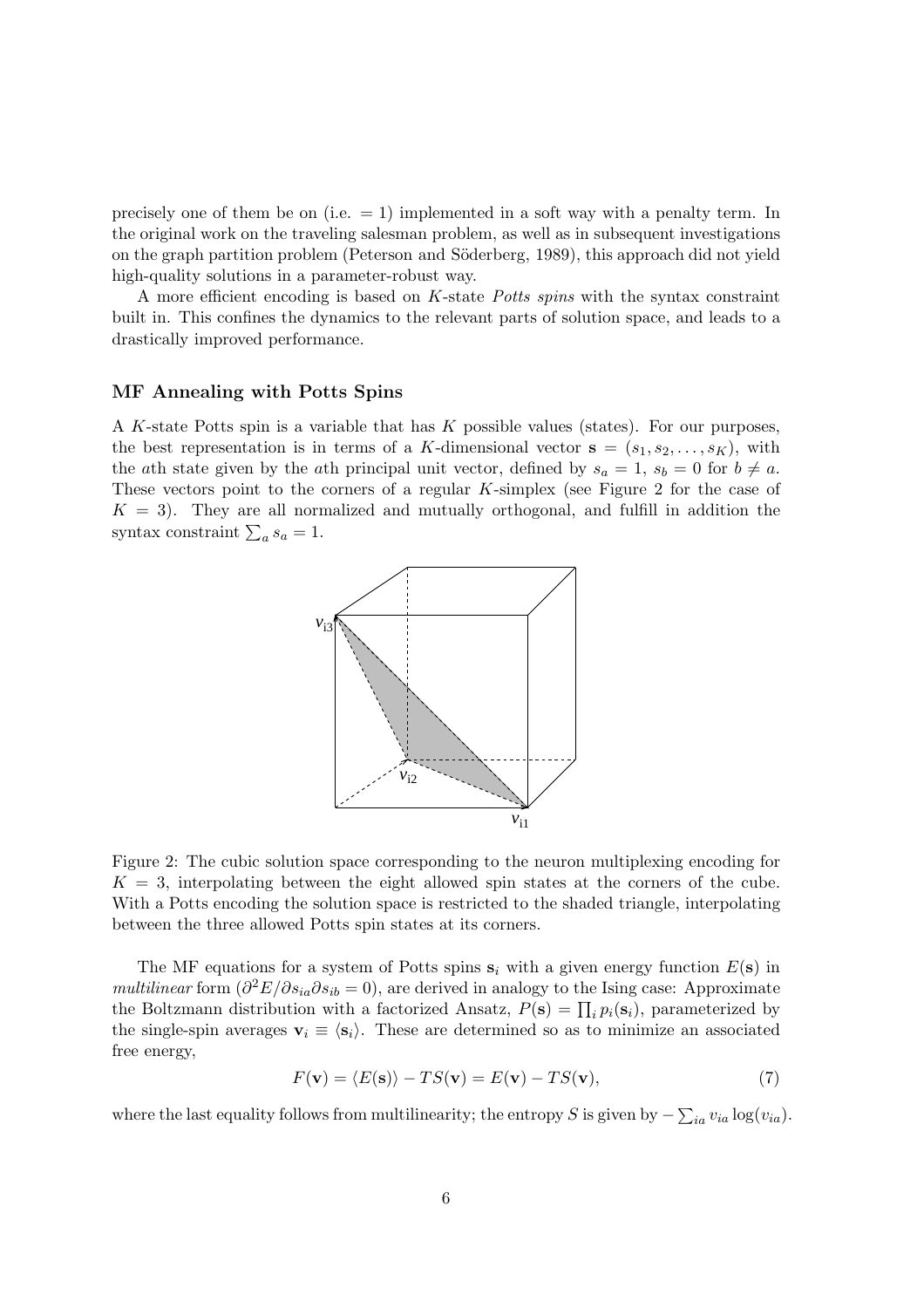A local minimum of  $F$  satisfies the MF equations

$$
v_{ia} = \frac{e^{u_{ia}/T}}{\sum_b e^{u_{ib}/T}}, \text{ with}
$$
 (8)

$$
u_{ia} \equiv -\frac{\partial E(\mathbf{v})}{\partial v_{ia}}.
$$
\n(9)

These result in *Potts MF neurons*  $\mathbf{v}_i$ , approximating the thermal average of  $\mathbf{s}_i$ , and satisfying These result in Total MT heatons  $\mathbf{v}_i$ , approximating the thermal average of  $\mathbf{s}_i$ , and satisfying  $v_{ia} \ge 0$ ,  $\sum_a v_{ia} = 1$  (for  $K = 3$  the shaded region in Figure2). A component  $v_{ia}$  represents a probability for the ith spin to be in state a. For  $K = 2$  one recovers the formalism of the Ising case (with  $v_i = v_{i1} - v_{i2} \in [-1,1]$ ). As  $T \to 0$ , each MF neuron  $v_i$  is forced to approach a sharp spin state, defined by the index of the largest component of  $\mathbf{u}_i$  in Equation 8 (see also WINNER-TAKE-ALL MECHANISMS).

Asynchronous iteration of the Potts MF equations in combination with annealing yields a deterministic annealing approach for Potts systems. Like for an Ising system, a suitable initial temperature can be obtained e.g. by means of a linear stability analysis.

### The Graph Partition Problem

An illustration is given by K-fold *graph partition* (GP): The  $N$  nodes of a graph, defined by a symmetric connection matrix  $J_{ij} = 0, 1, i \neq j = 1, ..., N$ , are to be grouped in K subsets of  $N/K$  nodes each, with a minimal cut-size, i.e. the number of connections between distinct subsets (see Figure 1B).

GP is naturally encoded with Potts spins as follows: With each node  $i = 1, \ldots, N$ , a Kstate Potts spin,  $\mathbf{s}_i = (s_{i1}, \ldots, s_{iK})$ , is associated, where a single non-vanishing component  $s_{ia} = 1$  is to be chosen to represent the choice of subset a for node i. A suitable quadratic energy function (cf. Equation 6) is

$$
E(\mathbf{s}) = -\frac{1}{2} \sum_{i,j=1}^{N} J_{ij} \mathbf{s}_i \cdot \mathbf{s}_j + \frac{\alpha}{2} \left( \left( \sum_{i=1}^{N} \mathbf{s}_i \right)^2 - \sum_{i=1}^{N} \mathbf{s}_i^2 \right)
$$
(10)

where the first term is a cost term (cut-size), while the second is a penalty term with a minimum when the nodes are equally partitioned into the K subsets. Note that the diagonal contributions are subtracted in the second term to secure multilinearity.

Writing E as  $-1/2\sum_{ij}w_{ij}$  s<sub>i</sub>  $\cdot$  s<sub>j</sub>, we have for the input  $\mathbf{u}_i = \sum_j w_{ij} \mathbf{v}_i$  in analogy to Equation 5.

## Refinements and Generalizations

In this section, we will discuss modifications and extensions of MF annealing, as well as complications that may arise in optimization applications and require special care in one way or another.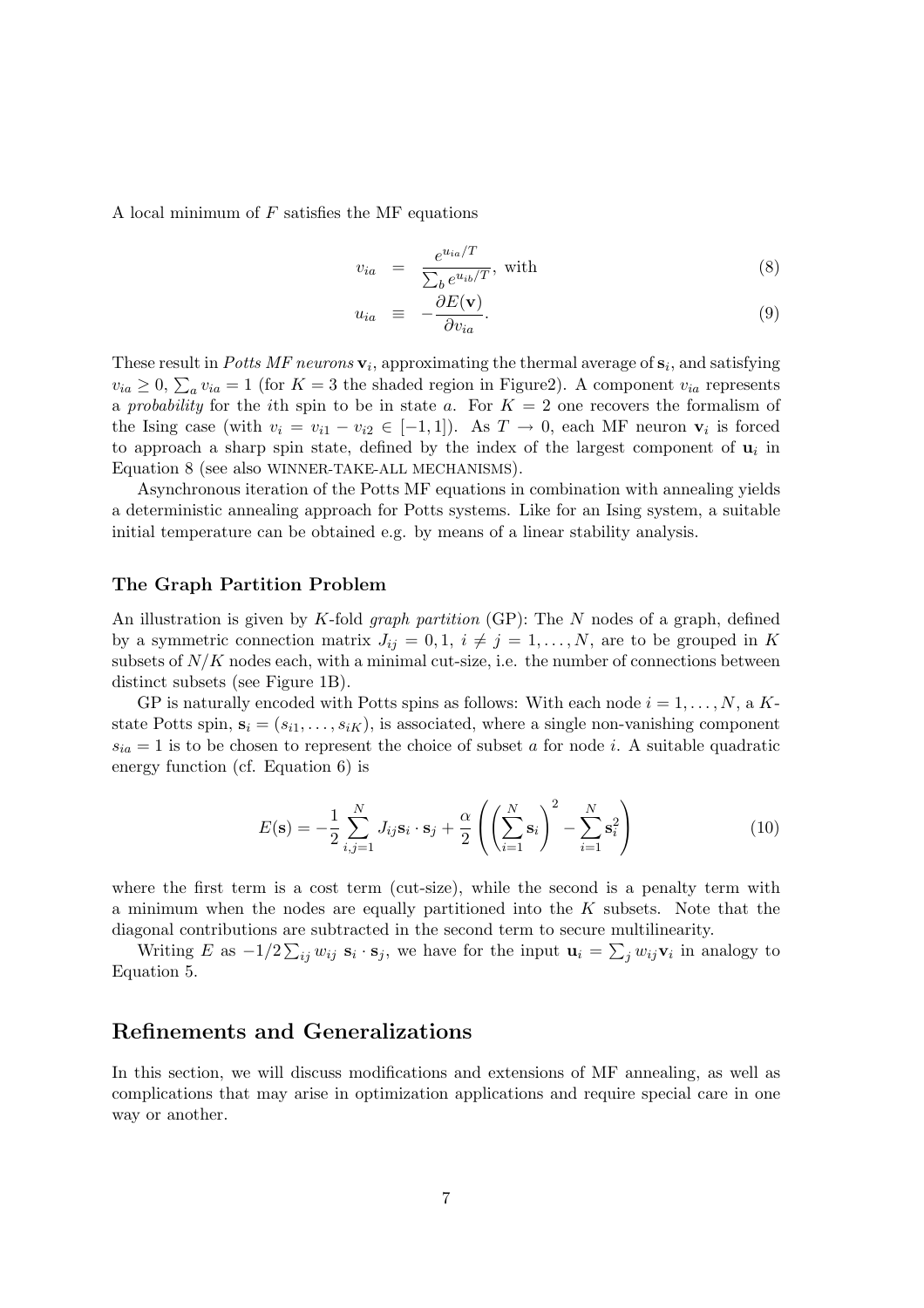### Continuous Time Methods

An alternative method for solving, say, the Ising MF equations  $(4,5)$  is to use a continuous time formalism, based on  $\dot{u}_i = -u_i + \sum_j w_{ij}v_j$ , with  $v_j \equiv \tanh(u_j/T)$ . Indeed, such a formulation was used in the original work of Hopfield and Tank, 1985. It is easily generalized to the Potts case. In both cases such a dynamics can also be directly implemented in VLSI.

A continuous time formalism facilitates an alternative method for implementing a global constraint, like e.g.  $\sum_i s_i = 0$  in GB, with a linear term  $\lambda \sum_i s_i$ , where  $\lambda$  is a *Lagrange* multiplier to be dynamically adjusted such that a balanced stationary state results. Such methods are discussed e.g. in Platt and Barr, 1988.

A naive discretization of the continuous time system with a unit timestep results in synchronous updating of Equation 4, with problems like an absent Lyapunov function and two-cycle behaviour. However, with a small enough timestep  $\epsilon \ll 1$ , a stabilized discrete-time approach results, corresponding to synchronous updating of the inputs u according to  $u_i = (1 - \epsilon)u_i + \epsilon \sum_j w_{ij}v_j$ , defining an parallelizable alternative to the standard asynchronous discrete-time dynamics. For a sequential software implementation, however, the latter is far more efficient.

#### Non-Quadratic Energy Functions

With a quadratic Potts energy  $E(s)$ , self-couplings can be avoided and multilinearity secured by removing all diagonal terms,  $s_{ia}s_{ib} \rightarrow \delta_{ab}s_{ia}$ ; such a procedure can be generalized to any polynomial  $E$ . Although in principle any energy-function of a finite number  $N$  of spins can be rewritten as a polynomial of at most degree  $N$ , this may be difficult in practice for large N with an energy in non-quadratic form.

An efficient and general alternative method for disarming self-couplings in a Potts system with a given generic energy function  $E$  is to simply replace the derivative in Equation 9 for the input by a difference:

$$
u_{ia} = -\frac{1}{T} \left( E(\mathbf{v}) |_{\mathbf{v}_i = \mathbf{e}_a} - E(\mathbf{v}) |_{\mathbf{v}_i = \mathbf{0}} \right) \tag{11}
$$

where  $\mathbf{e}_a$  is a unit vector in the *a*-direction. Whenever E is multilinear, Equations 9 and 11 are equivalent.

#### Inequality Constraints

In the optimization problems mentioned above, the constraints considered have all been of the *equality* type,  $q(s) = 0$ , that could be implemented with quadratic penalty terms  $\propto g(s)^2$ . However, in many optimization problems, in particular those of resource allocation type, one has to deal with *inequalities*. An inequality constraint,  $g(s) \leq 0$ , can be implemented with a penalty term proportional to, e.g.,

$$
\Phi(g) = g\Theta(g) \tag{12}
$$

with  $\Theta$  the Heaviside step function:  $\Theta(x) = 1$  if  $x > 0$  and 0 otherwise. Of course, such a non-polynomial term in the energy requires the use of Equation 11.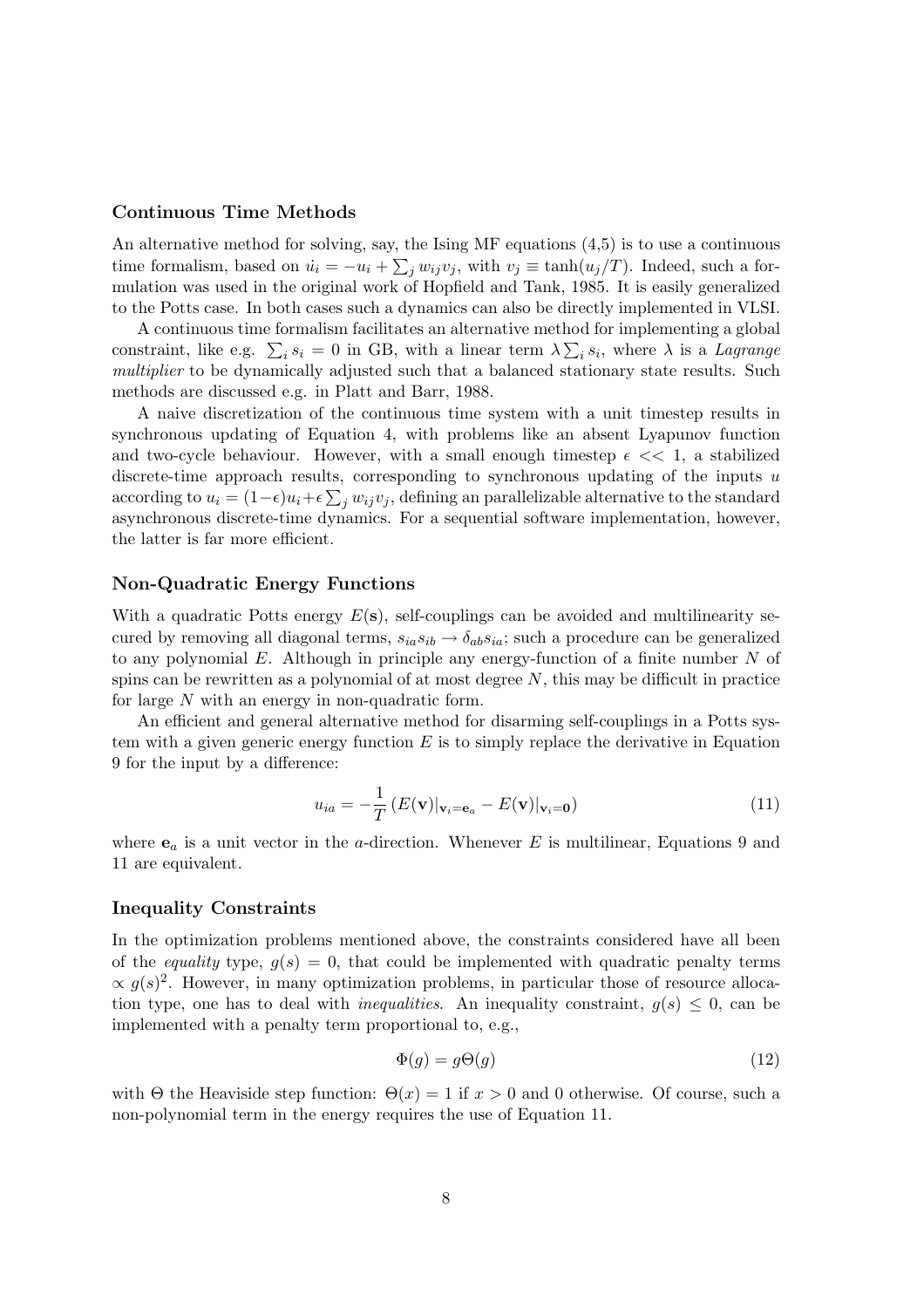Inequality constraints appear e.g. in the knapsack problem, where one has a set of N *items i*, with associated *utilities*  $c_i$  and *loads*  $a_{ki}$ . The goal is to fill a "knapsack" with a subset of the items such that their total utility is maximized, subject to a set of M load constraints. In terms of binary spins  $s_i \in \{1,0\}$ , representing whether or not item i goes into the knapsack, the total utility can be expressed as

$$
U = \sum_{i=1}^{N} c_i s_i,\tag{13}
$$

and the load constraints as

$$
\sum_{i=1}^{N} a_{ki} s_i \le b_k, \qquad k = 1, ..., M
$$
\n(14)

where  $b_k > 0$  define load *capacities*, which can be seen as representing distinct limiting aspects of the knapsack (like its height, width, etc.).

In (Ohlsson, Peterson, and Söderberg, 1993), a set of difficult random knapsack problems were successfully approached with a MF annealing method based on the energy function !<br>}

$$
E = -\sum_{i=1}^{N} c_i s_i + \alpha \sum_{k=1}^{M} \Phi \left( \sum_{i=1}^{N} a_{ki} s_i - b_k \right).
$$
 (15)

#### Scheduling and Constraint Satisfaction

Scheduling problems have a natural formulation in terms of Potts spins, and can be approached with Potts MF annealing. A pure scheduling problem can have the simple structure: For a given set of events, a time slot and a location are to be chosen, each from a set of allowed possibilities, such that no clashes occur. Such a problem consists entirely in fulfilling a set of basic no-clash constraints,  $q = 0$ , each of which can be handled with a non-negative penalty term, e.g.  $\propto g^2$ , that will vanish for a legal schedule.

In realistic scheduling applications, there often exist additional preferences within the set of legal schedules that lead to the appearance also of cost terms. A set of real-world scheduling problems was successfully dealt with in (Gislén, Peterson, and Söderberg, 1992b), using a straight-forward MF Potts formalism.

Pure scheduling is a special type of Constraint Satisfaction problem (CSP), where the entire object is to satisfy a set of constraints – such problems have been much studied in computer science. INN is a modified MF annealing approach dedicated to CSP, where a particular kind of non-polynomial penalty term is used, based on an information-theoretic analysis. In (Jönsson and Söderberg, 2001), INN was applied to a set of difficult  $K$ -SAT problems, and shown to outperform a conventional MF annealing approach based on polynomial penalty terms.

For constrained optimization, a hybrid approach might be advantageous, using a conventional polynomial energy term for the cost part, and non-polynomial INN-type penalty terms for the constraints.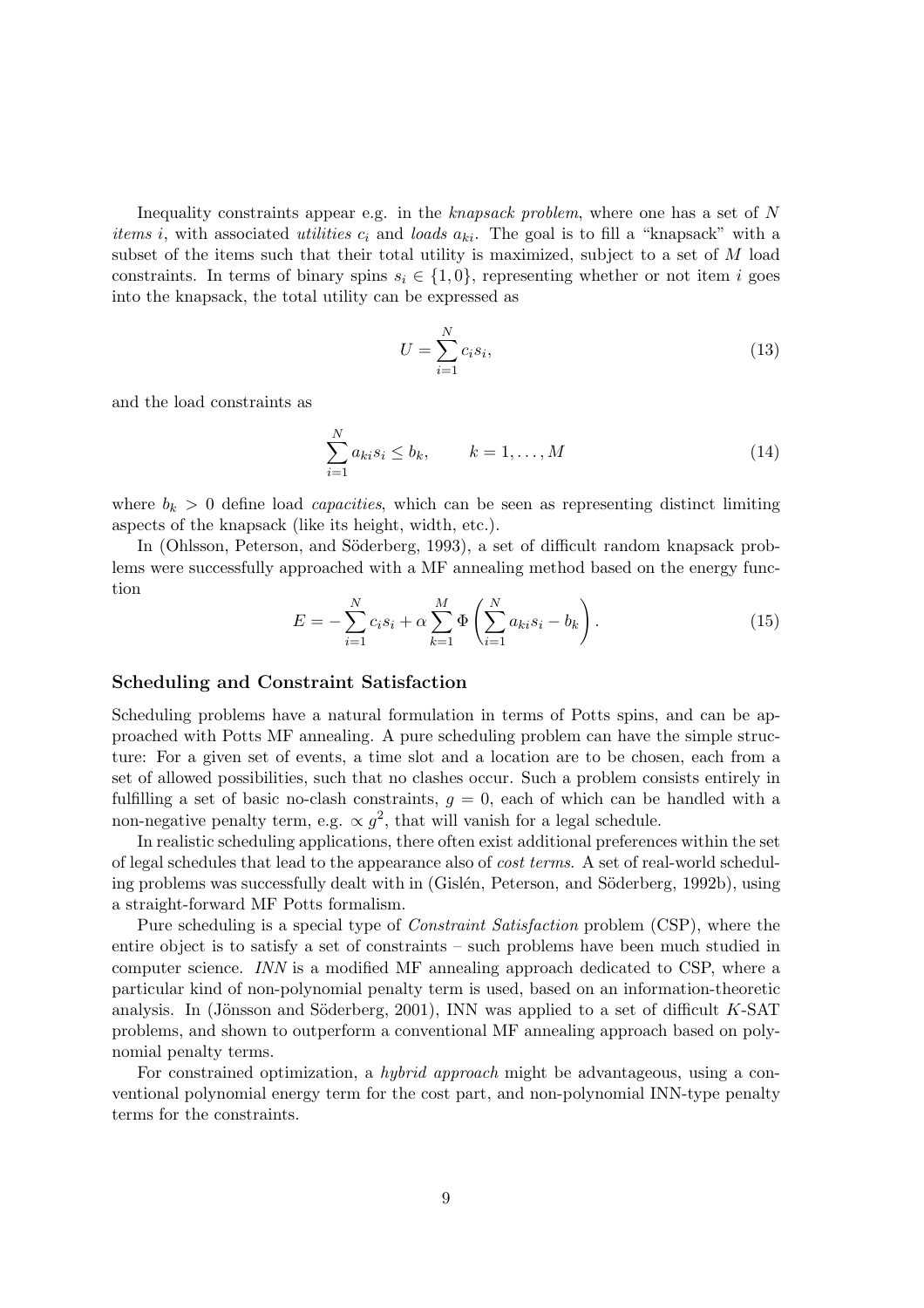### Routing Problems

Many network-routing problems can be conveniently handled in a Potts MF approach. The basic idea can be illustrated with a simple shortest-path problem: Given a network of N nodes connected by arcs of given lengths, find the shortest path between nodes a and b, i.e. the shortest sequence of arcs leading from  $a$  to  $b$ .

This problem can be solved in polynomial time using e.g. the Bellman-Ford (BF) algorithm (Bellman, 1958), where every node i estimates its distance  $D_{ib}$  to b, minimized with respect to the choice of a continuation node  $j$  among its neighbors (nodes directly connected to i via an arc of length  $d_{ij}$ :

$$
D_{ib} = \min_{j} (d_{ij} + D_{jb}), \quad i \neq b \tag{16}
$$

while  $D_{bb} = 0$ . Iteration of Equation 16 gives convergence in less than N steps, and  $D_{ab}$ can be read off.

Also more complex routing problems, e.g. with several competing routing requests, can be formulated in terms of optimal neighbor choices, that can be encoded by a set of Potts spins. The resulting system can then be handled with a Potts MF annealing algorithm. An appealing feature of such an approach is the locality inherited from BF: All information required for the neighbor choice is local to the node and its neighbors.

In (Häkkinen et al., 1998) a set of complex routing problems in finite capacity networks was approached in this manner, aided by a *propagator* formalism for monitoring global topological aspects of the fuzzy MF routes.

#### Mutual Assignment Problems

In certain classes of problems, one seeks an optimal one-to-one assignment between the elements in two sets of equal size  $N$ . Such an assignment can be encoded with a doubly stochastic  $0/1$ -matrix s,

$$
s_{ij} \in \{0, 1\}, \ i, j = 1, \dots, N \tag{17}
$$

$$
\sum s_{ij} = 1 \tag{18}
$$

$$
\sum_{i}^{j} s_{ij} = 1 \tag{19}
$$

such that  $s_{ij} = 1$  represents the mutual assignment of element i in the first set with element  $j$  in the other.

An example is the traveling salesman problem (TSP), where the goal is to minimize the total length of a closed tour connecting a set of N cities with given pairwise distances. This can be seen as finding an optimal mutual assignment between cities and positions in the tour.

In an early approach (Hopfield and Tank, 1985) to TSP, each component of s was considered an independent binary  $0/1$ -spin, and the row and column sum constraints on s were softly implemented by means of penalty terms. In a refined MF annealing approach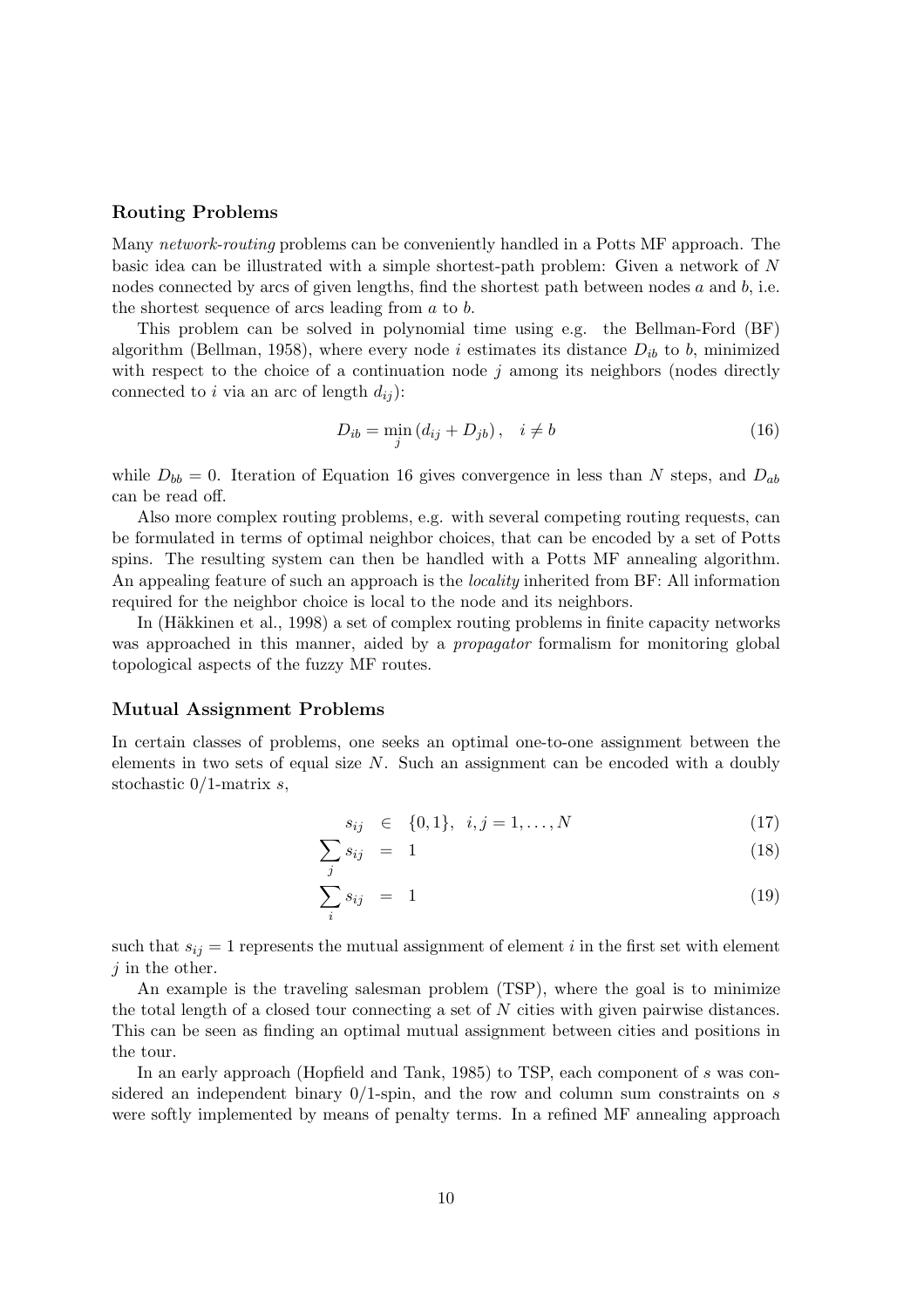(Peterson and Söderberg, 1989), each row of  $s$  was taken as a separate Potts spin, while penalty terms were used for the column sum constraints ( $row-Potts$  – the opposite, *column*-Potts, is course also possible), yielding a noticeable increase in performance.

Ideally, however, one would prefer a dedicated MF method for mutual assignments. Such an approach can indeed be devised, by using a single Potts spin with N! components, one for each possible assignment. A problem with this approach is the inevitably non-polynomial time consumption for large  $N$ , which makes it infeasible for large problems.

For large mutual assignment problems, the best recurrent network method around appears to be Softassign (Yuille and Kosowski, 1994; Rangarajan, Gold, and Mjolsness, 1996), where both row and column sum constraints are formally implemented in an exact manner by means of Lagrange multipliers, yielding a formalism that can be seen as a synthesis between the row- and column-Potts MF approaches, although not strictly derived from a proper MF formalism. Softassign requires synchronous updating, in contrast to e.g. the row-Potts approach, where one row at a time can be updated; this yields instability problems that have to be remedied, e.g. with positive self-couplings. At low temperatures, it also suffers an inevitable slowing down of the row and column normalization procedure.

### Hybrid Approaches

A large class of optimization problems can be viewed as parametric assignment problems, containing elements of both discrete assignment and parametric fitting to given data, e.g. using templates with a known structure. Then the assignment part can be encoded in terms of, e.g., Potts neurons, while the template part may be formulated in terms of a set of continuous, adjustable parameters.

Also certain pure assignment problems with a well-defined geometric structure can be cast in this form; a nice example is the elastic net algorithm (Durbin and Willshaw, 1987; Simic, 1990; Yuille, 1990) for planar TSP, where a closed curve is allowed to move and deform elastically in the plane, with each city choosing a nearby point on the curve by means of an analog Potts MF neuron. As  $T \to 0$ , each chosen point is attracted to the respective city, while the remaining points on the curve are adjusting to form straight segments in between.

## Discussion

For a large class of combinatorial optimization problems, a straight-forward MF annealing approach can be used, based on an encoding in terms of Ising or Potts spins, with the following basic steps:

- Map the problem onto a recurrent network by a suitable encoding of solution space (in terms of a set of binary or Potts spins), and an appropriate choice of energy function, and derive the associated MF equations.
- Compute a suitable starting temperature, e.g. by means of a linear stability analysis of the asynchronous MF dynamics.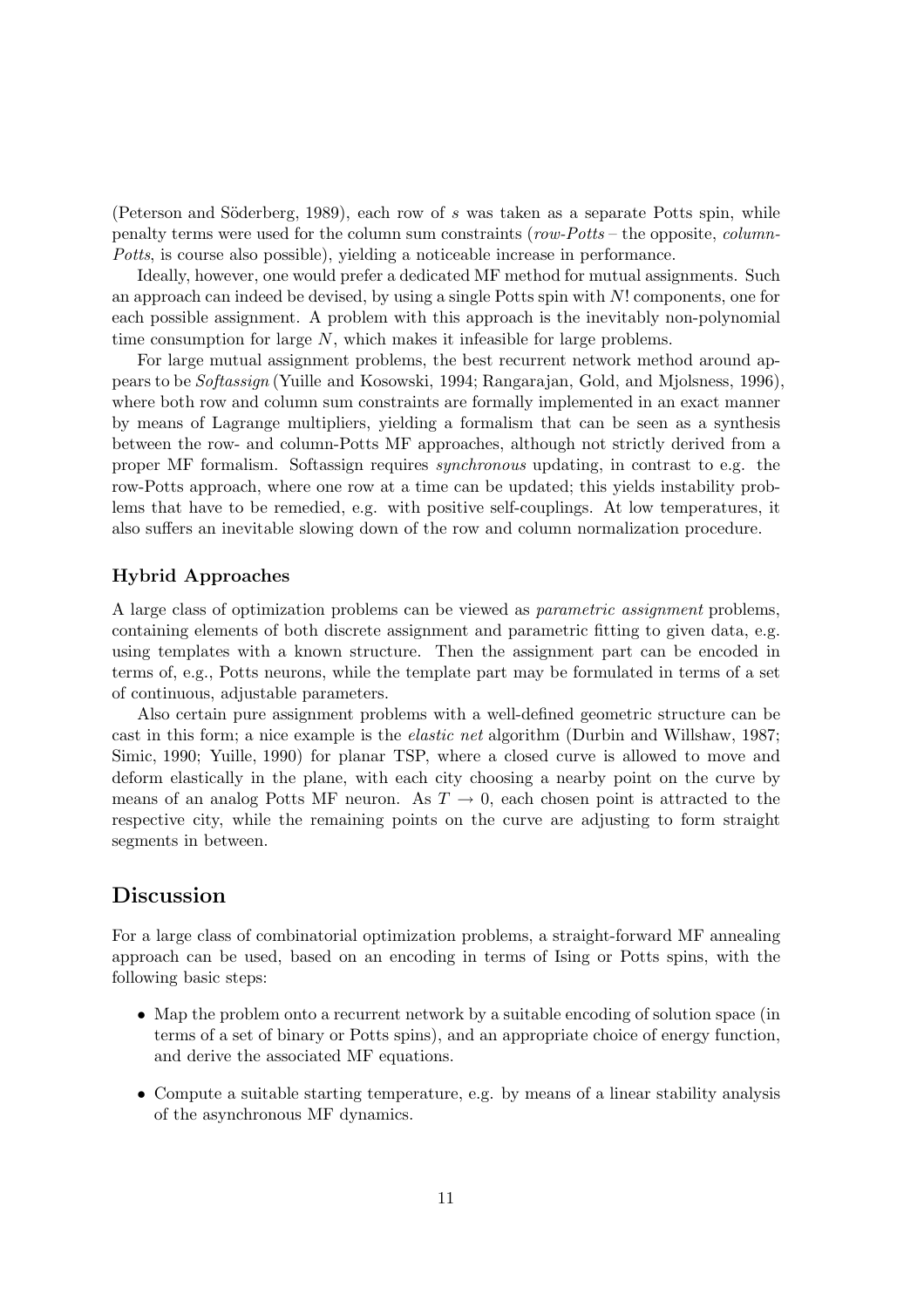- Solve the MF equations iteratively, while slowly lowering  $T$ .
- When the system has settled, the solutions are checked with respect to constraint satisfaction, if applicable. If needed, one may perform a simple corrective postprocessing, or rerun the system (possibly with modified constraint coefficients).

This very general approach has been numerically explored for many different problem types, resulting in the following general picture: The MF annealing method, without excessive fine-tuning, consistently performs roughly in parity with dedicated problem-specific heuristics, designed to perform well for a particular problem class. Convergence is consistently achieved after a modest number (typically 50–100) of iterations, independently of problem size.

Modified variants of this method have been defined for specific problem types, such as INN for for pure constraint satisfaction problems, and Softassign for mutual assignment problems. For parametric assignment problems, as well as for certain low-dimensional geometrical assignment problems like planar TSP, hybrid methods can be used, where Potts MF neurons are combined with conventional analog parameters.